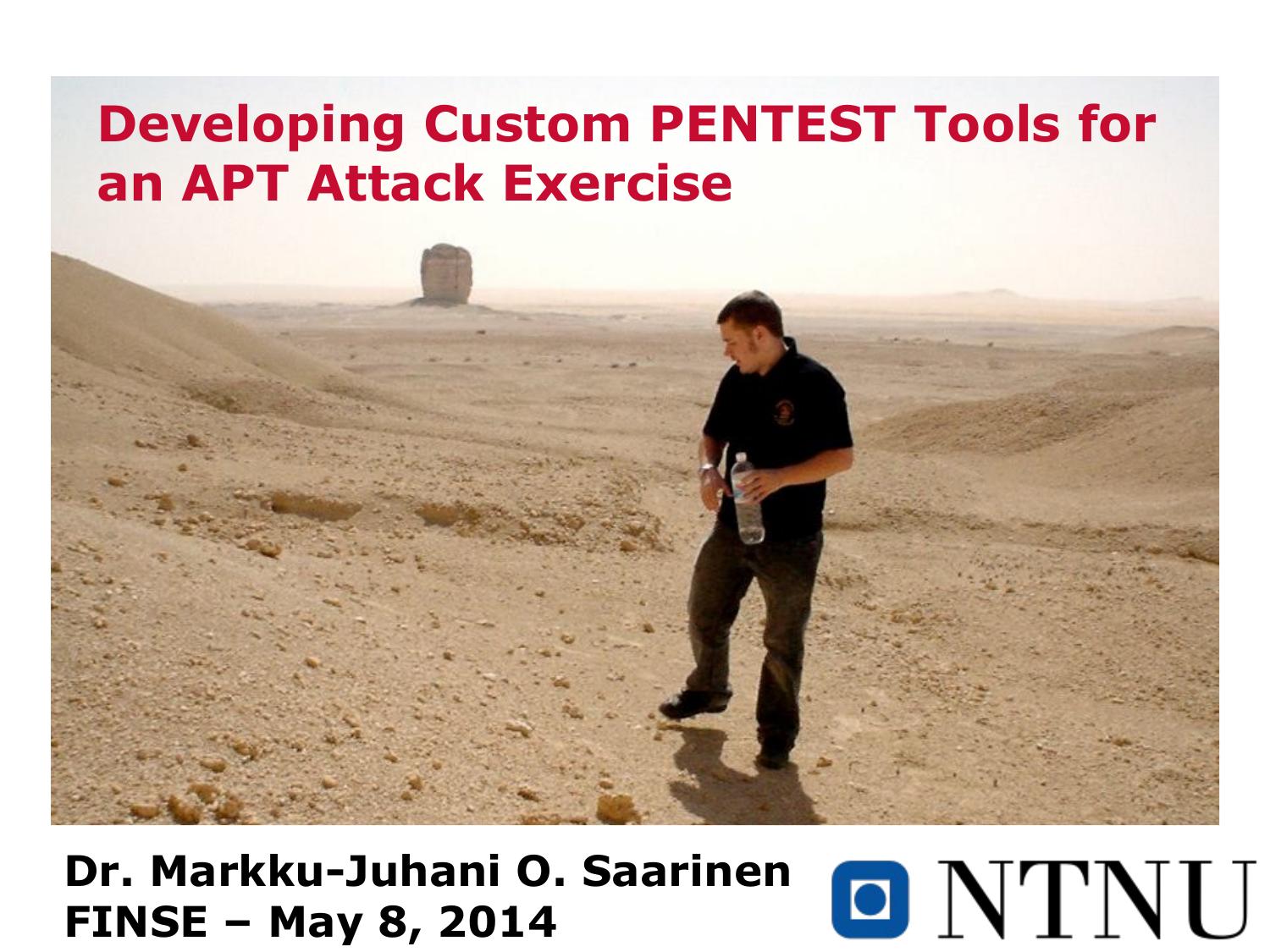### **Outline of Talk**

- Advanced Persistent Threats & Remote Access Trojans.
- Middle East: Cyber Wargames and Penetration Testing.
- Developing an APT tool.
- Lessons learned: Budget and implementation notes on our custom "tool of the trade", HAGRAT.
- (Live demo in full version of talk).
- Research Directions.



.<br>Exposing One of China's Cybe

N'I'N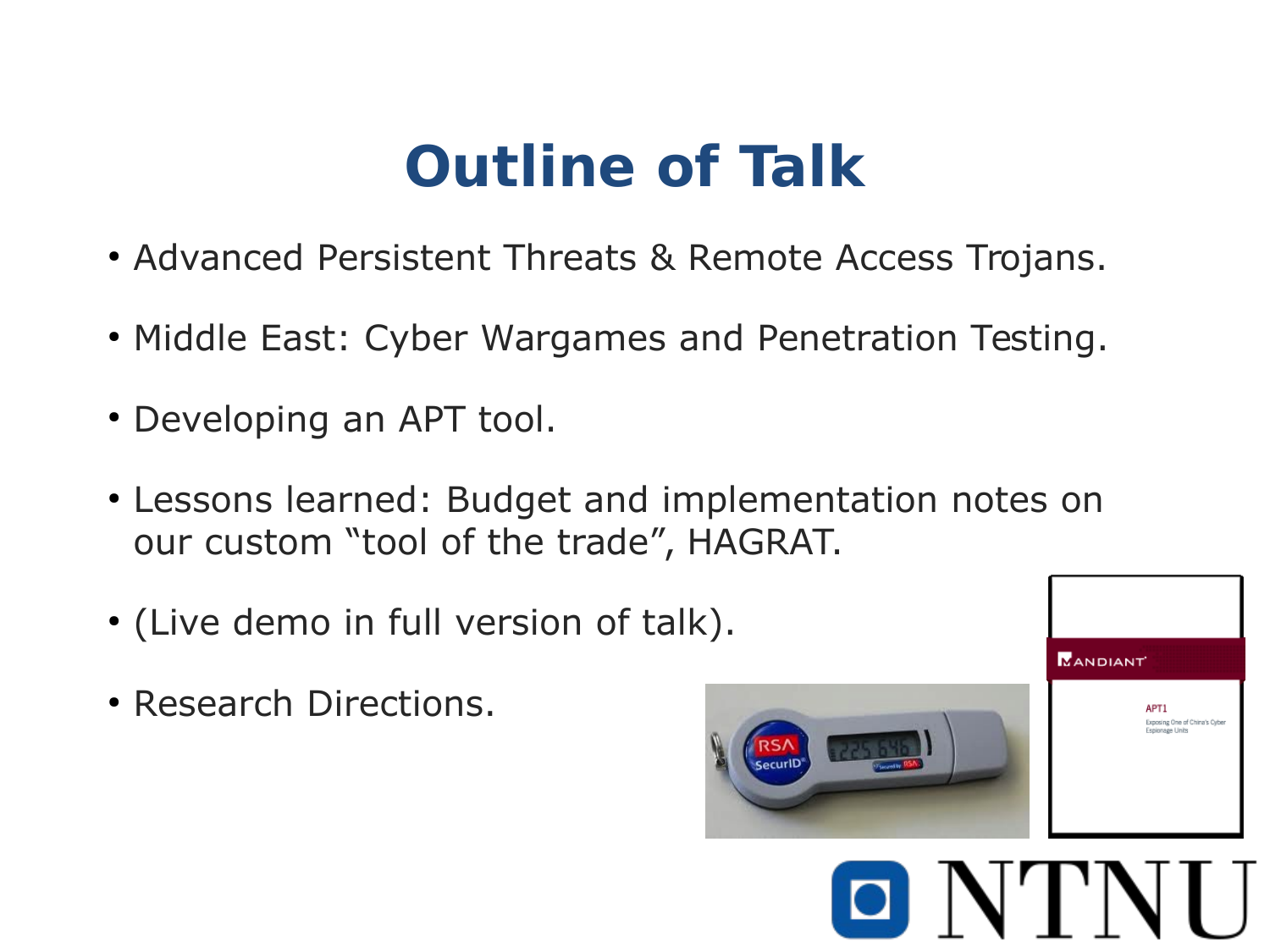### **Where this stuff comes from..**

Dr. Markku-Juhani O. Saarinen <mjos@item.ntnu.no>

- **1997** Developing SSH2 Protocol and its first implementation.
- **2000** Nokia Research, Helsinki Univ. Tech (FDF Funded).
- **2004** Security Consulting (CISSP-ISSAP, PCI DSS QSA, etc). Middle East (KSA, UAE, Lebanon, Qatar, Kuwait, Bahrain)
- **2009** Ph.D. Information Security, Royal Holloway, University of London "Cryptanalysis of Dedicated Hash Functions."
- **2010** PI in DARPA-Funded crypto research project, Revere Security Corp, Dallas, TX.
- **2013** Security contracting and PENTEST tool development, Help AG (Banking and Government), Doha, Abu Dhabi, Dubai.
- **2014** Career culminates at **NTNU** !

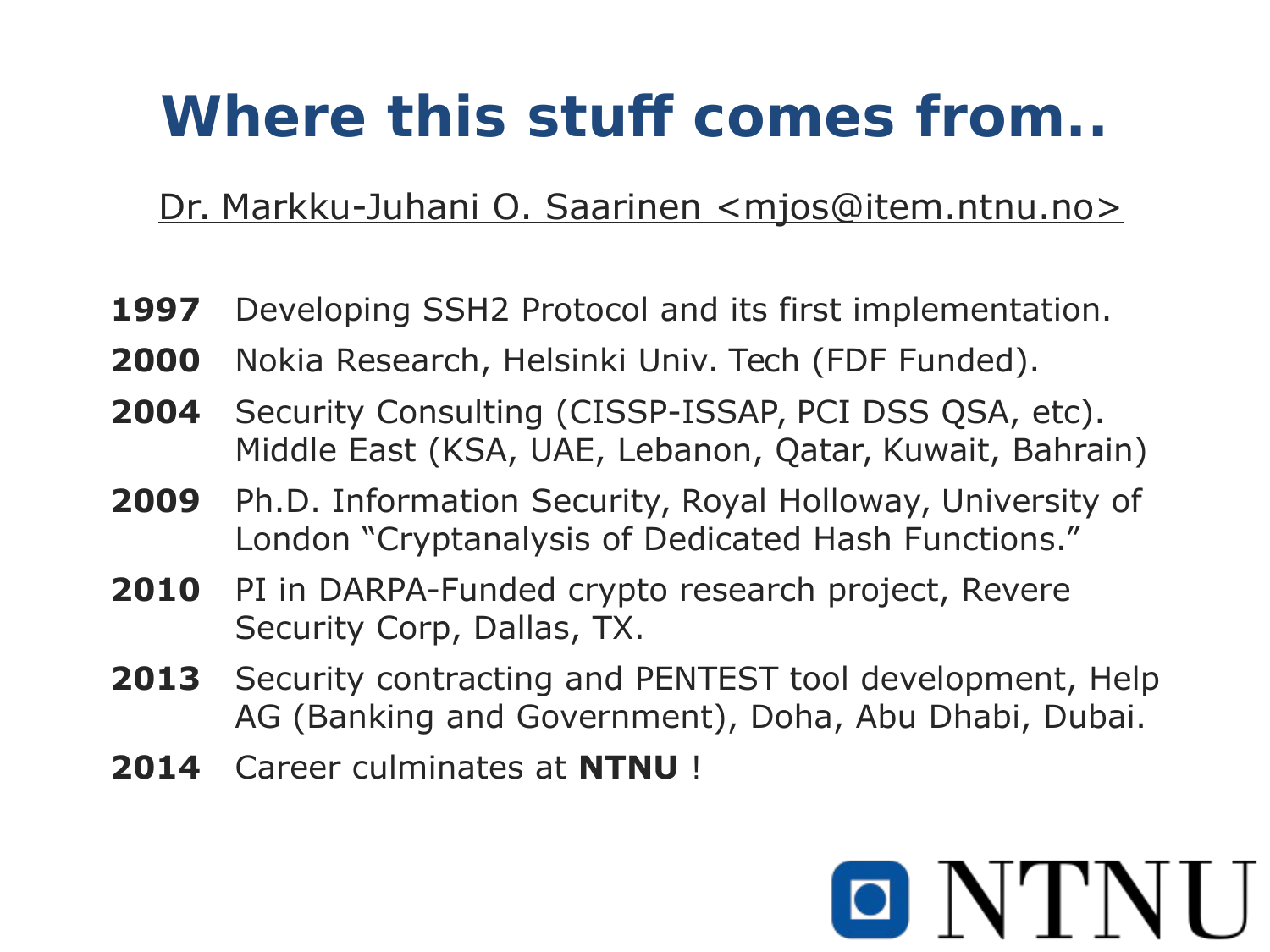### **Attack Scenario and Payload**

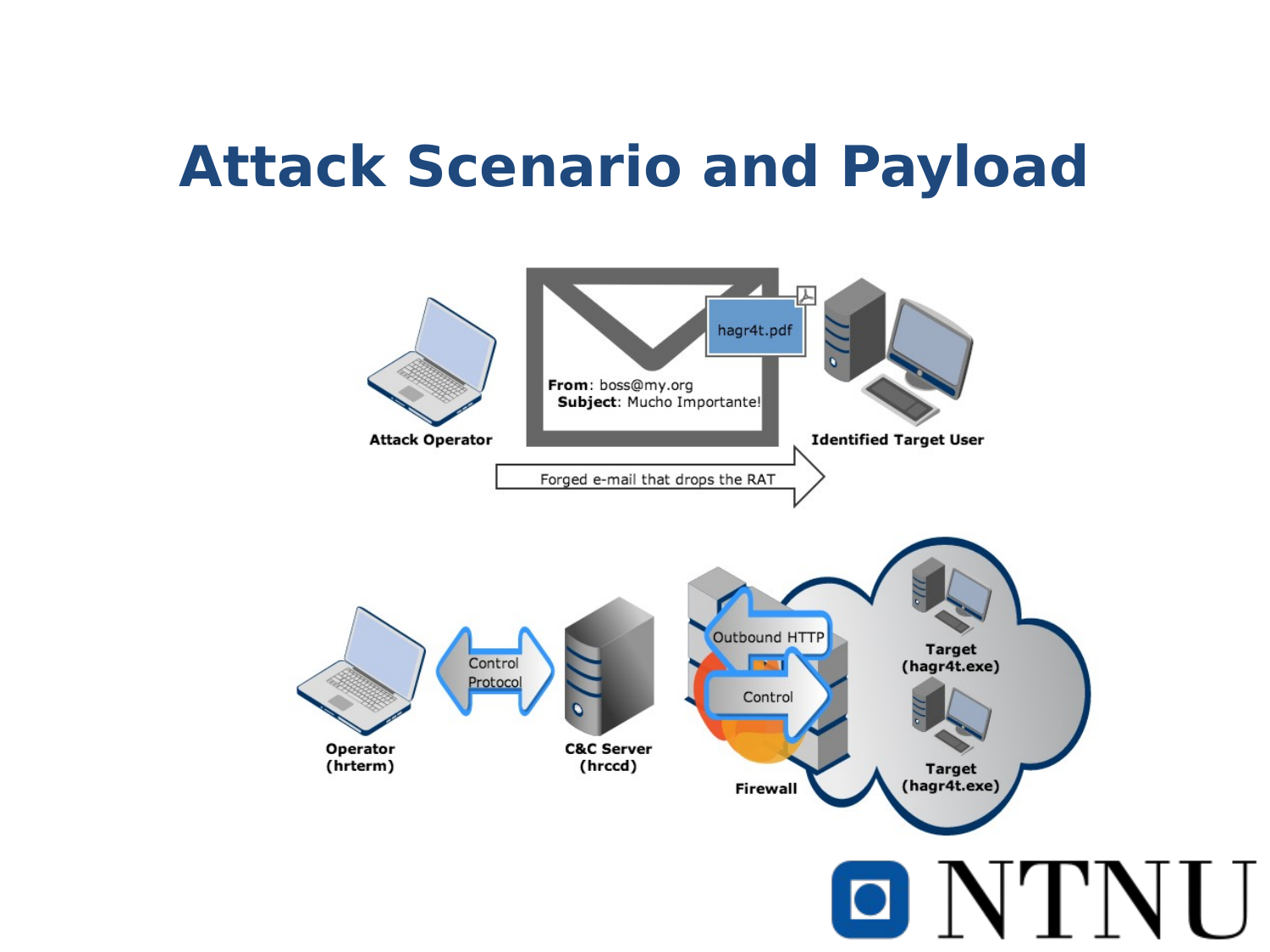### **Advanced Persistent Threats & Remote Access Tools: 2011**

- A March 2011 attack against **RSA Security** dropped a variant of the **Poison Ivy** Remote Access Tool (**RAT**).
- The attack involved an email sent to its employees which carried an Excel file called "2011 Recruitment plan." This file bundled a **zero-day Flash Player exploit**.
- The Security intrusion resulted in the theft of secret keying data related to the company's **SecurID** two-factor authentication.
- RSA eventually offered to **replace all SecurID tokens** for their customers; approximately 40 million units.

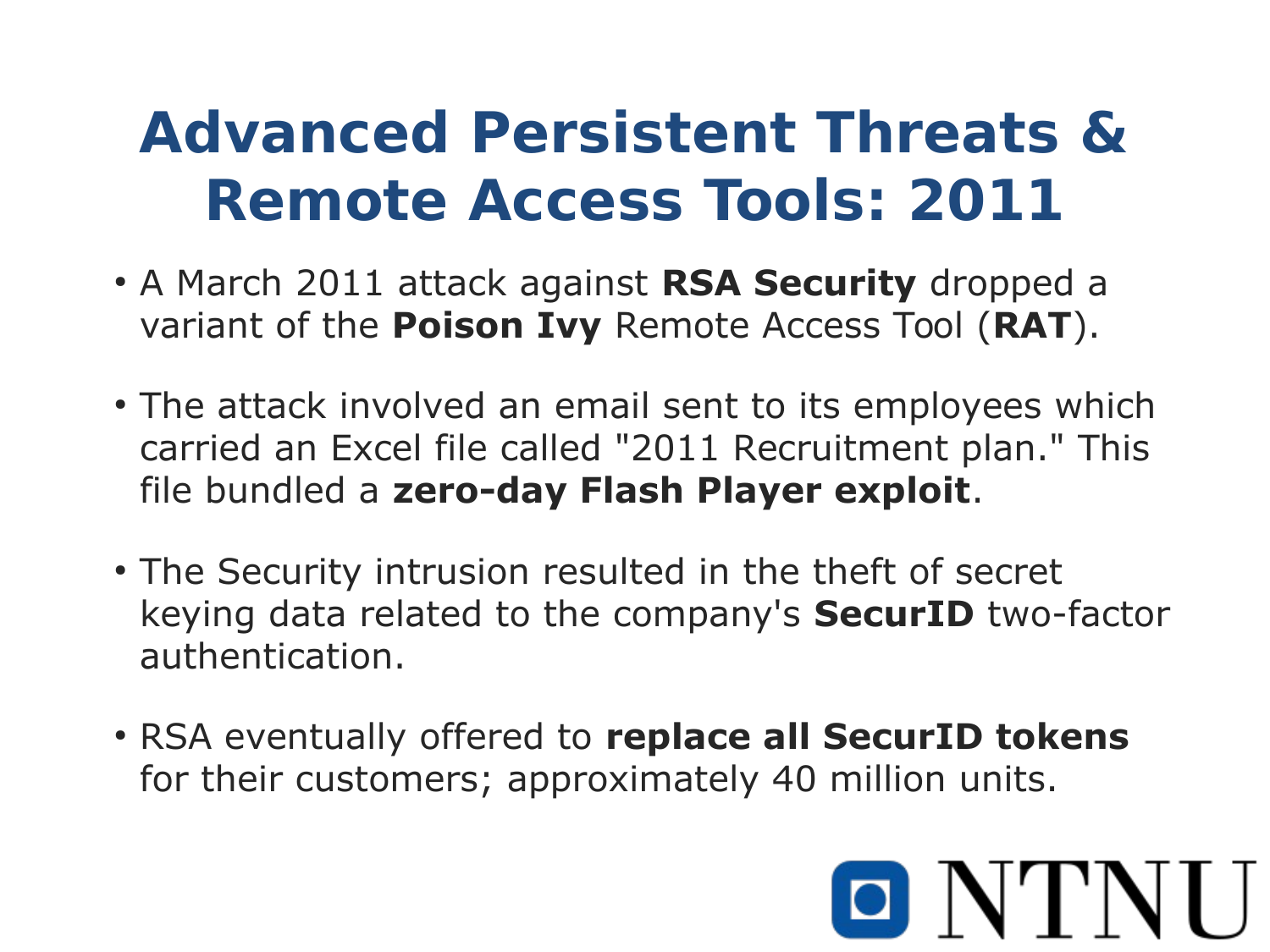### **Military Hacking – Research by Mandiant and Paul Rascagnères**

- Mandiant claims: APT1 was ran by PLA "**Unit 61398"**  (2nd Bureau of the People's Liberation Army General Staff Department's (GSD) 3rd Department)
- Stole hundreds of terabytes of data from at least 141 organizations. Focuses on compromising organizations in English-speaking countries.
- Operational at least since 2006. Custom tools + Poison Ivy and Gh0st RAT + lots of manpower in Shanghai.

O NTNI I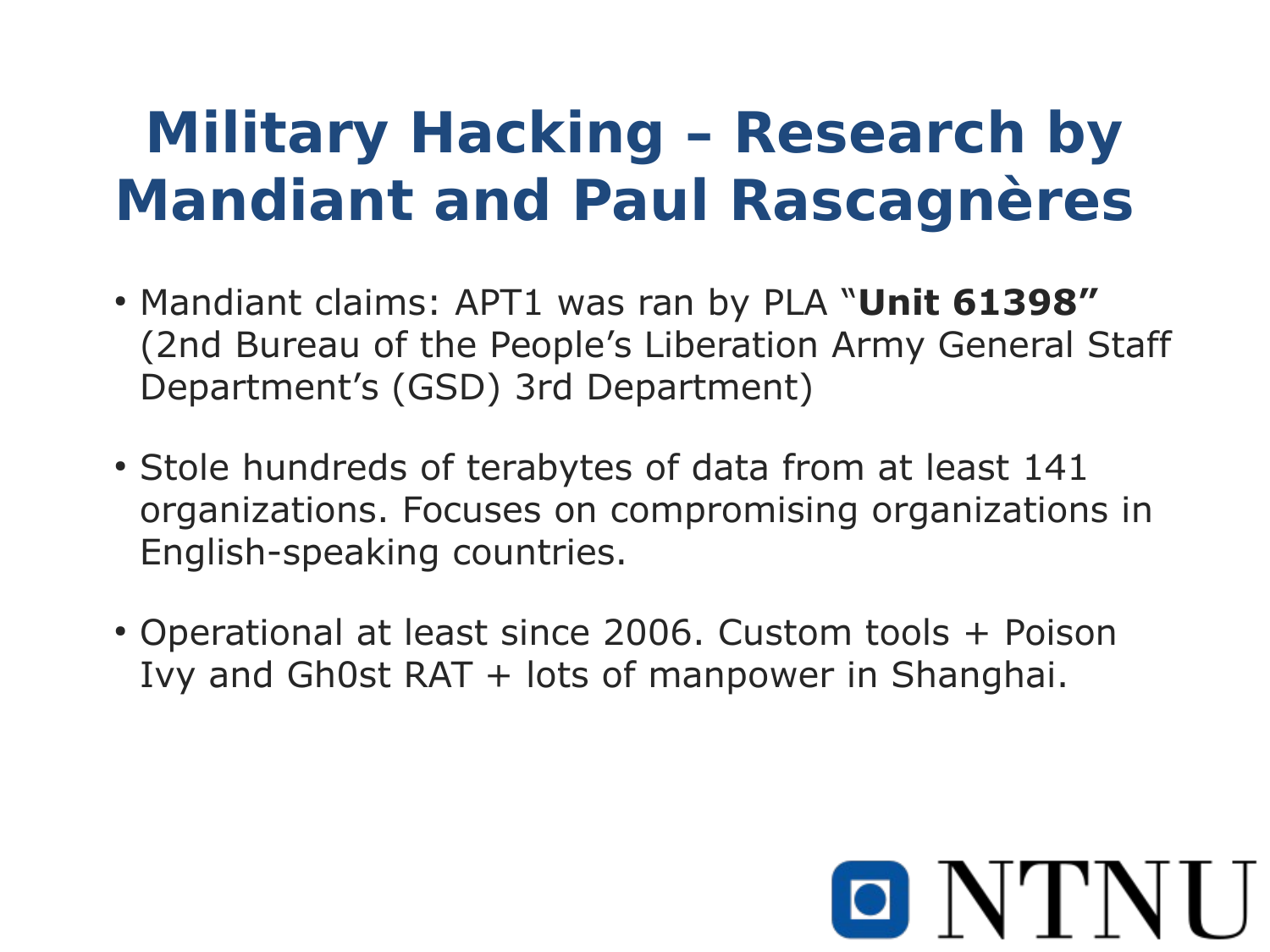### **A G20 Campaign by APT12**

- Delivered within a Zip archive, no exploit was apparently involved.
- All attacks used the G20 summit as a theme for the bait (St. Petersburg, 5-6 September 2013).
- All the attacks had their malware contact domains pointing to the same host, 23.19.122.231.
- Malicious files used in the attacks belong to the same malware family and behave in the same way.

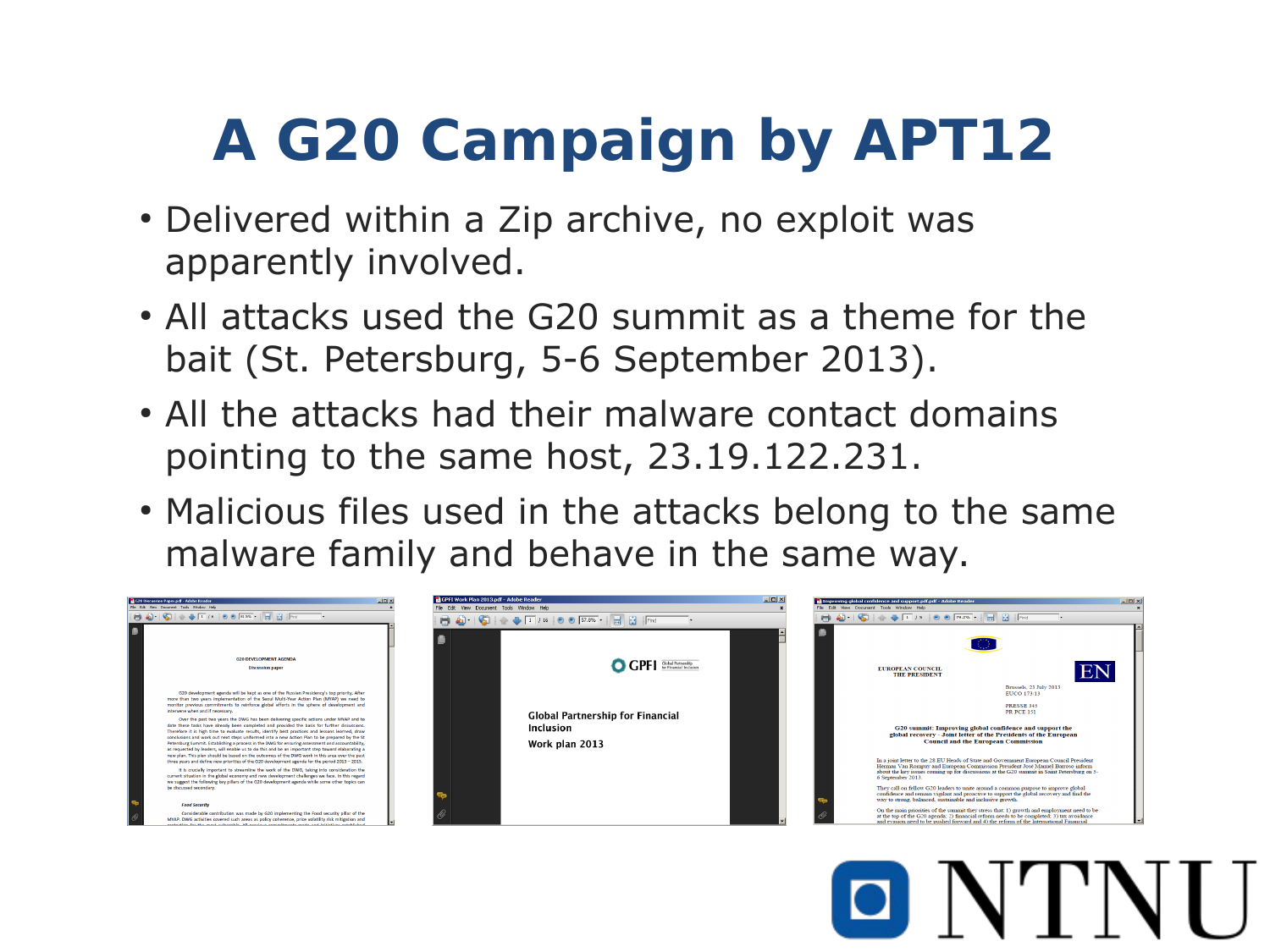### **Evaluating Security against Advanced Persistent Threat: HAGRAT**

- A tool for PENTEST or "Red Team" cyberwar exercises.
- A Remote Access Tool (RAT) for Windows 7 and XP, Linuxplatform Command & Control, Multiplatform Op Interface.
- 100% clean-slate development in March-May 2013 by me for my former employer, a Private Security Op in Dubai.
- Not indiscriminately distributed, hence not identified by anti-malware tools. Source available; can be vetted for a PENTEST exercise, not a *backdoored* backdoor!
- Good indicator for estimating the effort required for such cybermunition development.O NTNI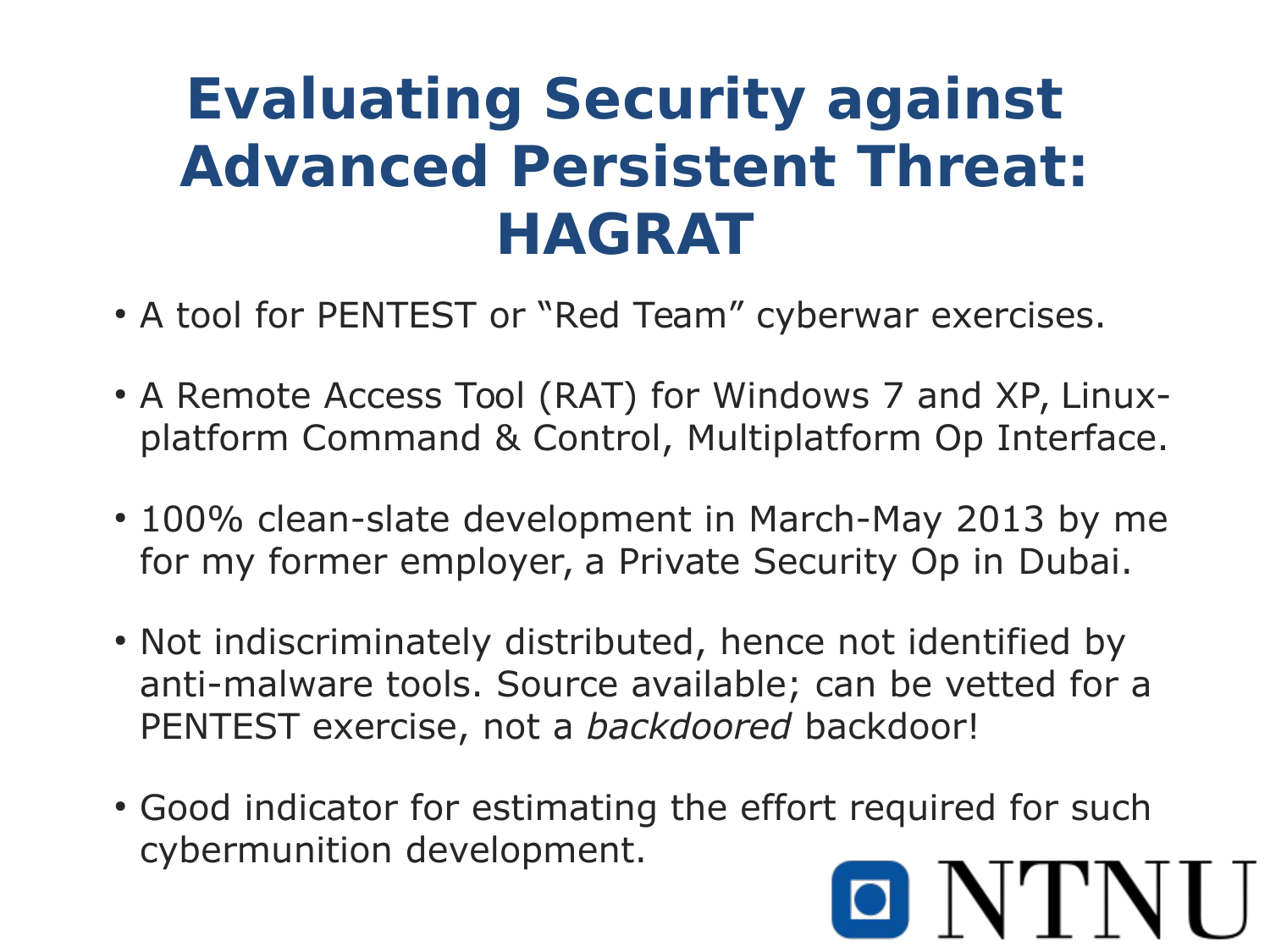### **Requirement Spec (March 2013)**

- **1. Remote command-line shell.** Allows the operator to examine the target system and files contained therein.
- **2. Remote program execution.** Facilitate operation of "plugin" tools on target system for additional functionality.
- **3. A control terminal.** A remote operator interface that connects to the Command and Control Server component from a remote location.
- **4. File transfer.** Arbitrary file upload / download from the operator system without additional tools or services.
- **5. Communications security.** Strong encryption and authentication of all traffic. Communication link not identifiable by network analyzers.
- **6. Firewall penetration**. HTTP control channel with the Windows system Proxy settings and credentials in order to effectively penetrate through firewalls.
- **7. Alerts**. System can be configured to issue an alert message such as an e-mail when a specific RAT becomes active and the target system can be accessed.
- **8. Automation.** A script system that allows automatic intelligence gathering from target systems.
- **9. Targeted binaries.** Encoding of server address, persistence mechanism, and other configuration information into the RAT binary executable itself.
- **10. Limited persistence.** A persistence mechanism and a "self-destruct" feature which erases the RAT from the target system after a specified date.

# O NTN U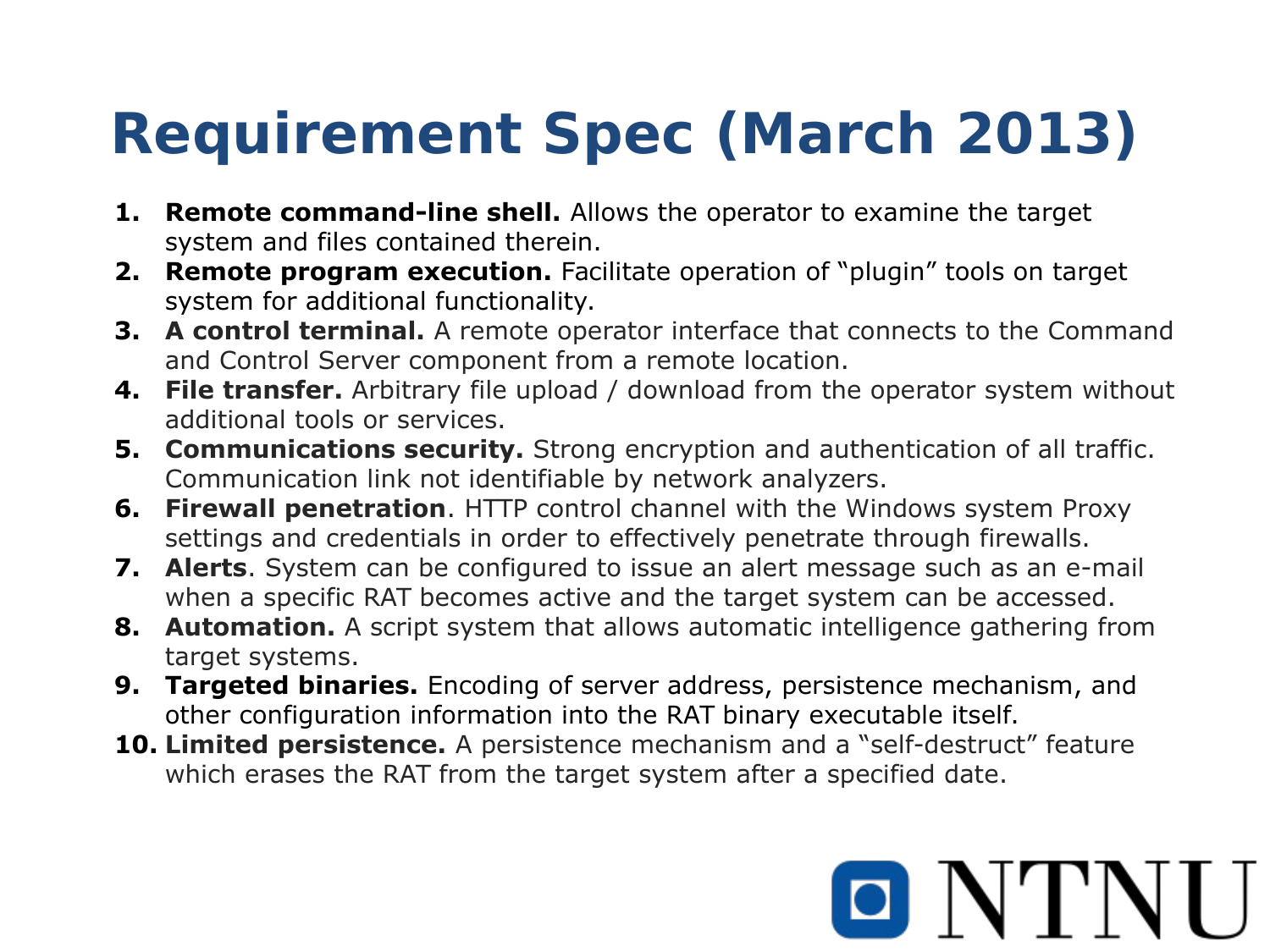### **Architecture: Binaries**

Windows target executable:

**hagr4t.exe** A small Windows executable that allows remote control of the target system.

Linux server binaries:

**hrccd** Server daemon that manages multiple simultaneous encrypted connections. **hrterm** Operator control interface ("terminal"). **hrhts** Implements HTTP tunneling in the server end.

Internal Server components:

**hrcomm** Pairs a terminal session with the desired target. **hrxfer** File transfer helper for intel gathering scripts.

# O NTNU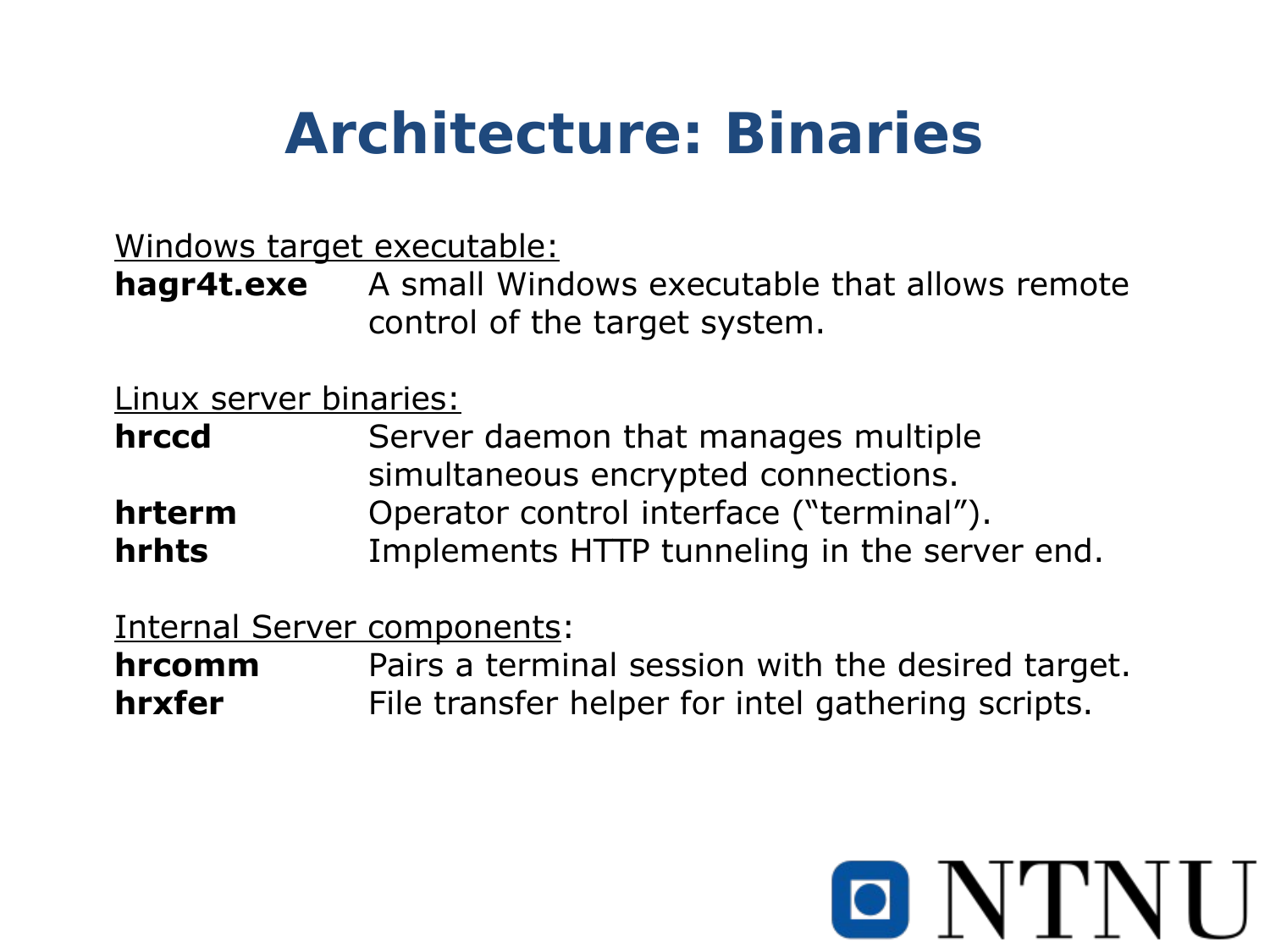### **Windows development: hagr4t.exe**

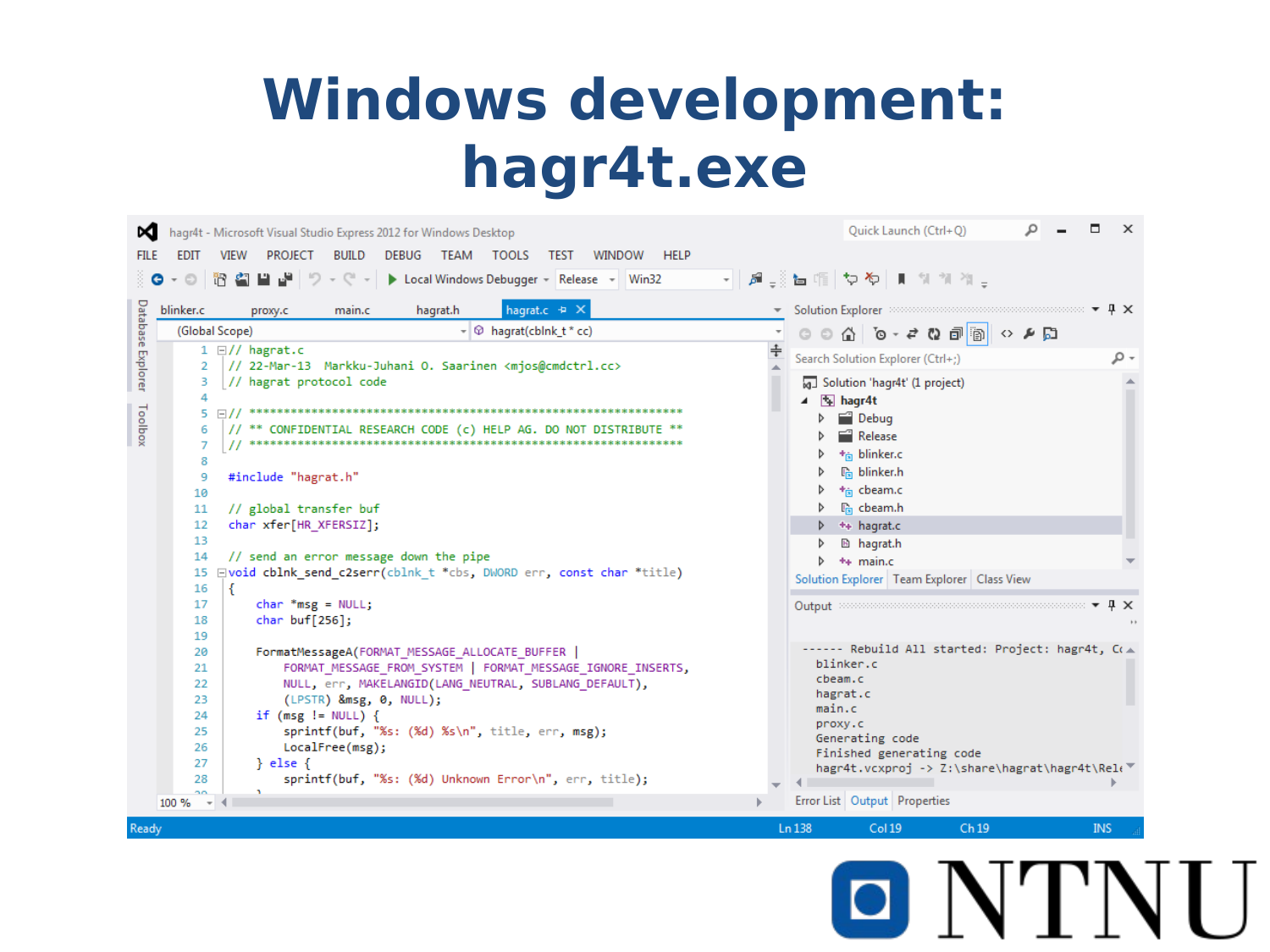#### **Linux development: hrccd**

|                        |                        | Terminal                                                    |                  |                                                                                        |  |
|------------------------|------------------------|-------------------------------------------------------------|------------------|----------------------------------------------------------------------------------------|--|
|                        |                        | njos@dang:~/Desktop/share/hagrat\$ wc */                    |                  |                                                                                        |  |
| 184                    |                        | 564 4757 blinker/blinker.c                                  |                  | hrccd.c (~/Desktop/share/hagrat/hagratcc) - gedit                                      |  |
| 199                    |                        | 725 4722 blinker/cbeam.c                                    |                  | File Edit View Search Tools Documents Help                                             |  |
| 18<br>427              | 34                     | 318 blinker/cbtest.c                                        | $hrccd.c \times$ |                                                                                        |  |
| 396                    |                        | 1208 11305 hagratcc/hrccd.c<br>1042 10982 hagratcc/hrconn.c |                  |                                                                                        |  |
| 353                    | 1068                   | 8973 hagratcc/hrhts.c                                       |                  | 217 // handle incoming connection                                                      |  |
| 382                    | 1035                   | 9744 hagratcc/hrterm.c                                      | 218              |                                                                                        |  |
| 168                    | 464                    | 4343 hagratcc/hrxfer.c                                      |                  | 219 int hr_connect(cblnk_t *cbs)                                                       |  |
| 35                     | 85                     | 614 hardcode/hardcode.c                                     | 220f<br>221      | struct sigaction sa;                                                                   |  |
| 292                    |                        | 863 8463 hagr4t/hagr4t/hagrat.c                             | 222              | int i, j, n;                                                                           |  |
| 336                    | 1056                   | 9227 hagr4t/hagr4t/main.c                                   | 223              | char line[256], $"sarg[16]$ ;                                                          |  |
| 307                    | 1013                   | 9777 hagr4t/hagr4t/proxy.c                                  | 224              | $uint8_t$ id[16], buf[16];                                                             |  |
| 57                     | 191                    | 1393 blinker/blinker.h                                      | 225              | FILE *f;                                                                               |  |
| 52                     |                        | 151 1145 blinker/cbeam.h                                    | 226              |                                                                                        |  |
| 54                     |                        | 143 1266 hagratcc/hr.h                                      | 227              | // register timeouts with alarm()                                                      |  |
| 57                     | 191                    | 1393 blinker/blinker.h                                      | 228              | memset(&sa, $\theta$ , sizeof(sa));                                                    |  |
| 52                     |                        | 151 1145 blinker/cbeam.h                                    | 229              | sa.sa_handler = hr_alarm_handler;                                                      |  |
| 54                     |                        | 143 1266 hagratcc/hr.h                                      | 230              | sigaction(SIGALRM, &sa, NULL);                                                         |  |
| 75                     | 3498 10339 92518 total | 212 1685 hagr4t/hagr4t/hagrat.h                             | 231              | alarm(hr_handshake_timeout);<br>// timeout in handshake                                |  |
|                        |                        | njos@dang:~/Desktop/share/hagrat\$ cd hagra                 | 232              |                                                                                        |  |
|                        |                        | ijos@dang:~/Desktop/share/hagrat/hagratcc\$                 | 233              | // shake phase 1 (get the client identifier)                                           |  |
|                        |                        | gcc -Wall -03 -I/blinker -c hrccd.c -o                      | 234              | $if (cblnk_shake1(cbs, id))$                                                           |  |
|                        |                        | gcc -Wall -03 -I/blinker -c /blinker/                       | 235              | FAILOG("cblnk_shake1()");                                                              |  |
|                        |                        | qcc -Wall -03 -I/blinker -c /blinker/                       | 236<br>237       |                                                                                        |  |
|                        |                        | gcc -o hrccd hrccd.o /blinker/cbeam.o                       | 238              | // scan our local database for key<br>if $((f = fopen/hr_secrets_file, "r")) == NULL)$ |  |
|                        |                        | gcc -Wall -03 -I/blinker -c hrterm.c -o                     | 239              | FAILOG(hr_secrets_file);                                                               |  |
|                        |                        | gcc -o hrterm hrterm.o /blinker/cbeam.o                     | 240              |                                                                                        |  |
|                        |                        | gcc -Wall -03 - I/blinker - c hrconn.c - o                  | 241              | $i = 0;$                                                                               |  |
|                        | gcc -o hrconn hrconn.o |                                                             | 242              | $n = 0$ :                                                                              |  |
|                        |                        | gcc -Wall -03 -I/blinker -c hrxfer.c -o                     | 243              | while (fgets(line, sizeof(line) - 1, f) != $NULL$ {                                    |  |
| gcc -o hrxfer hrxfer.o |                        |                                                             | 244              |                                                                                        |  |
|                        |                        | gcc -Wall -03 -I/blinker -c hrhts.c -o                      | 245              | // split the remaining into parameters                                                 |  |
| gcc -o hrhts hrhts.o   |                        |                                                             | 246              |                                                                                        |  |
|                        |                        | cp hrccd hrterm hrconn hrxfer hrhts /bi                     | 247              | for (j = 0, n = 0; line[j] != 0;) {                                                    |  |
|                        |                        | mjos@dang:~/Desktop/share/hagrat/hagratcc\$                 | 248              |                                                                                        |  |
|                        |                        |                                                             | 249              | <b>if</b> (line[j] == $'#$ ) {<br>// break on comment                                  |  |
|                        |                        |                                                             | 50               | $line[j] = 0;$                                                                         |  |
|                        |                        |                                                             |                  | break;                                                                                 |  |
|                        |                        |                                                             | 52               |                                                                                        |  |
|                        |                        |                                                             | 53<br>54         | // skip spaces<br>$if (isspace(line[j])) {$                                            |  |
|                        |                        |                                                             |                  | $line[j++] = 0;$                                                                       |  |
|                        |                        |                                                             |                  | $C -$<br>Tab Width: $4 \blacktriangleright$<br>Ln 219, Col 9<br><b>INS</b>             |  |
|                        |                        |                                                             |                  |                                                                                        |  |
|                        |                        |                                                             |                  |                                                                                        |  |
|                        |                        |                                                             |                  |                                                                                        |  |
|                        |                        |                                                             |                  |                                                                                        |  |
|                        |                        |                                                             |                  |                                                                                        |  |
|                        |                        |                                                             |                  |                                                                                        |  |
|                        |                        |                                                             |                  |                                                                                        |  |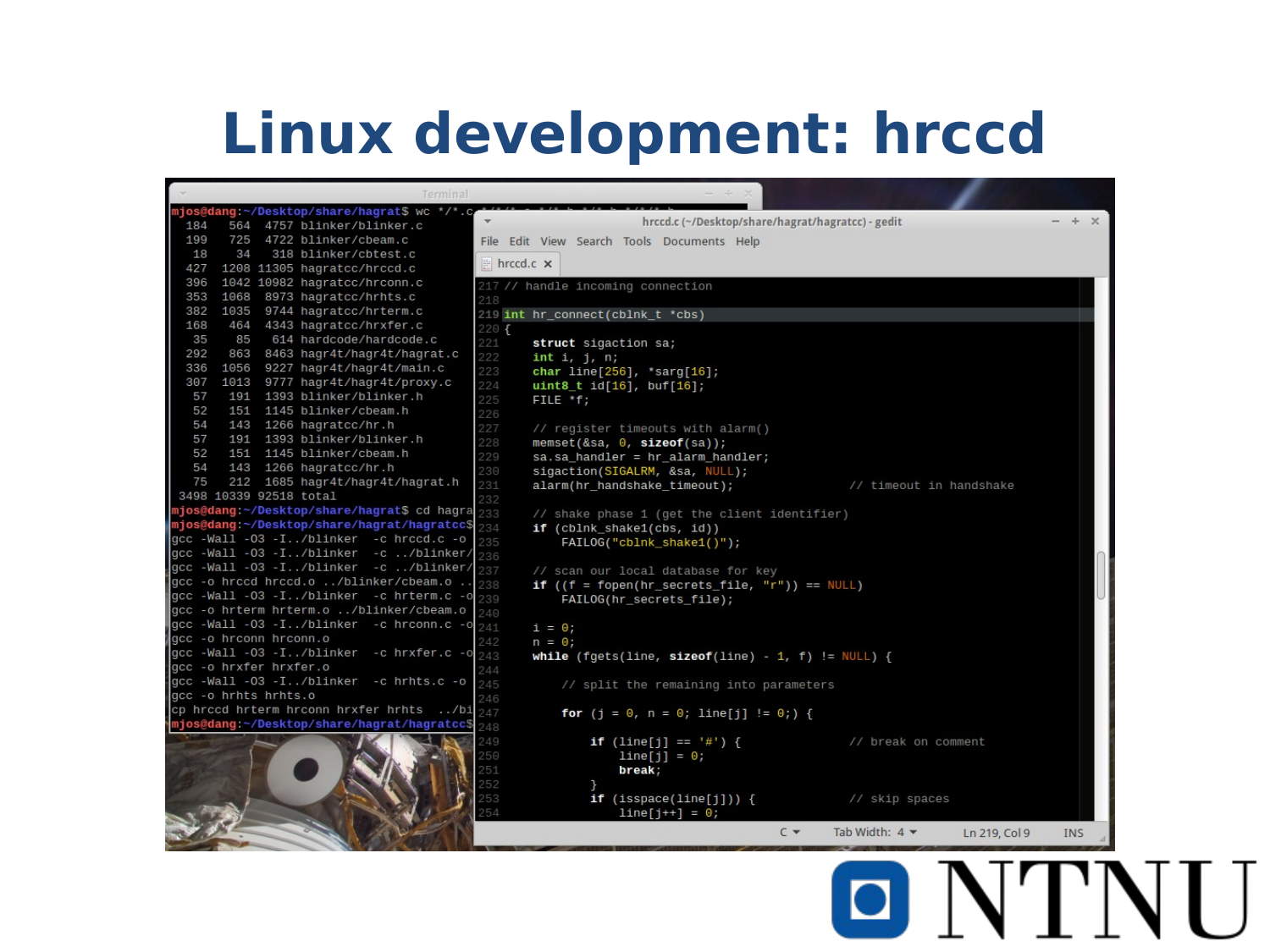### **Advanced Firewall Penetration**

- Always *outbound* http connection using WININET.DLL. Data flows out encoded in HTTP *requests* and commands go in *responses*.
- Obtains proxy address and authentication information from Internet Explorer and forges user-agent; traffic
- Traffic looks like innocent browsing with Internet Explorer.
- Arbitrary TCP tunneling within a HTTP (port 80). File transfers and remote desktop all wrapped into the HTTP requests.
- Based on ME experience out from 95% of end-user corporate / governmental firewalls, even those with proxy authentication.
- Strong proprietary authentication and encryption, not using system libraries for this. Not detected by current IDS systems.
- A relay mechanism implemented on other end which bounces the traffic to/from the real C2 server.

O NTNU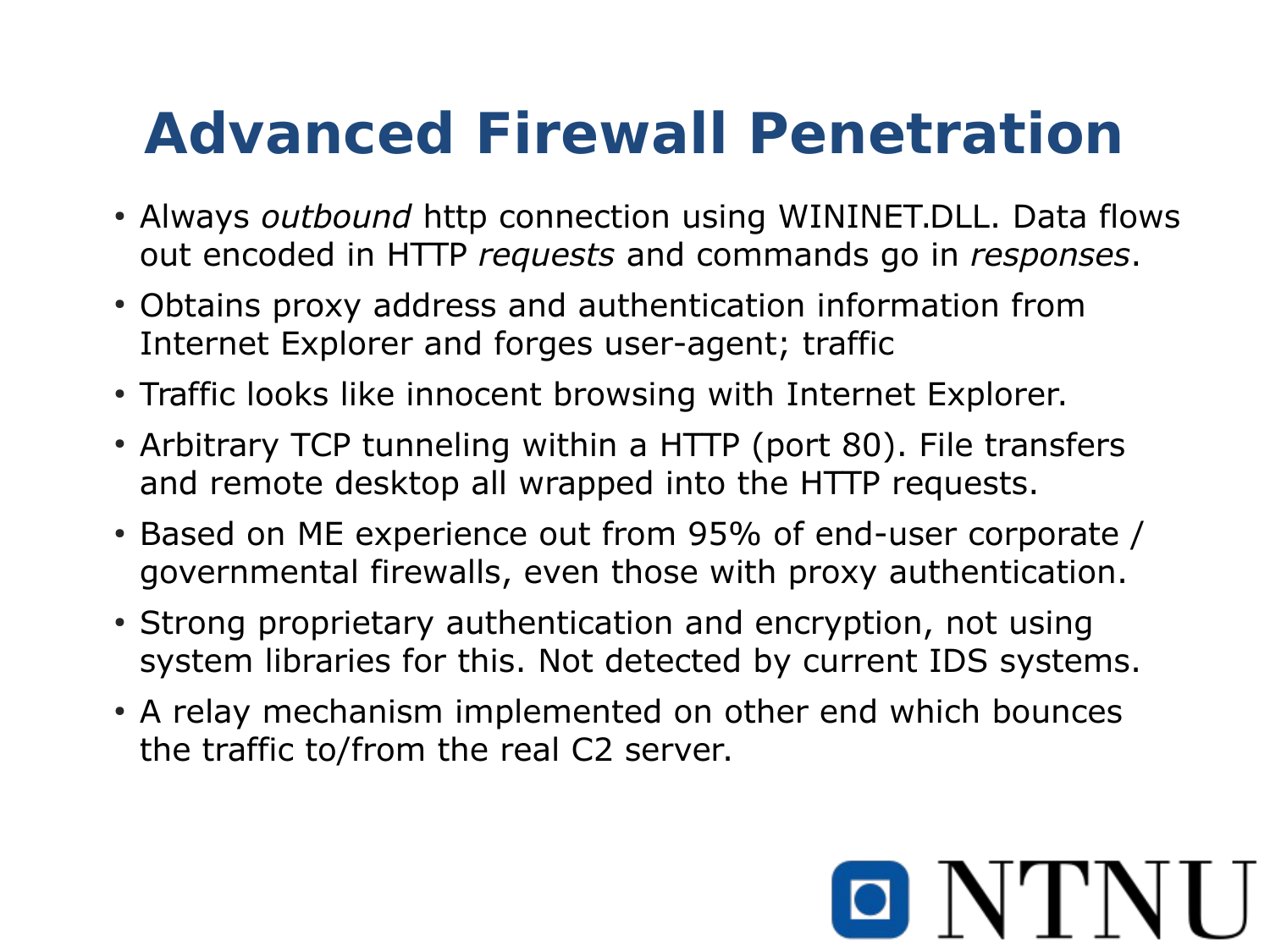### **Demo: Setup (I'll give a demo in full version)**



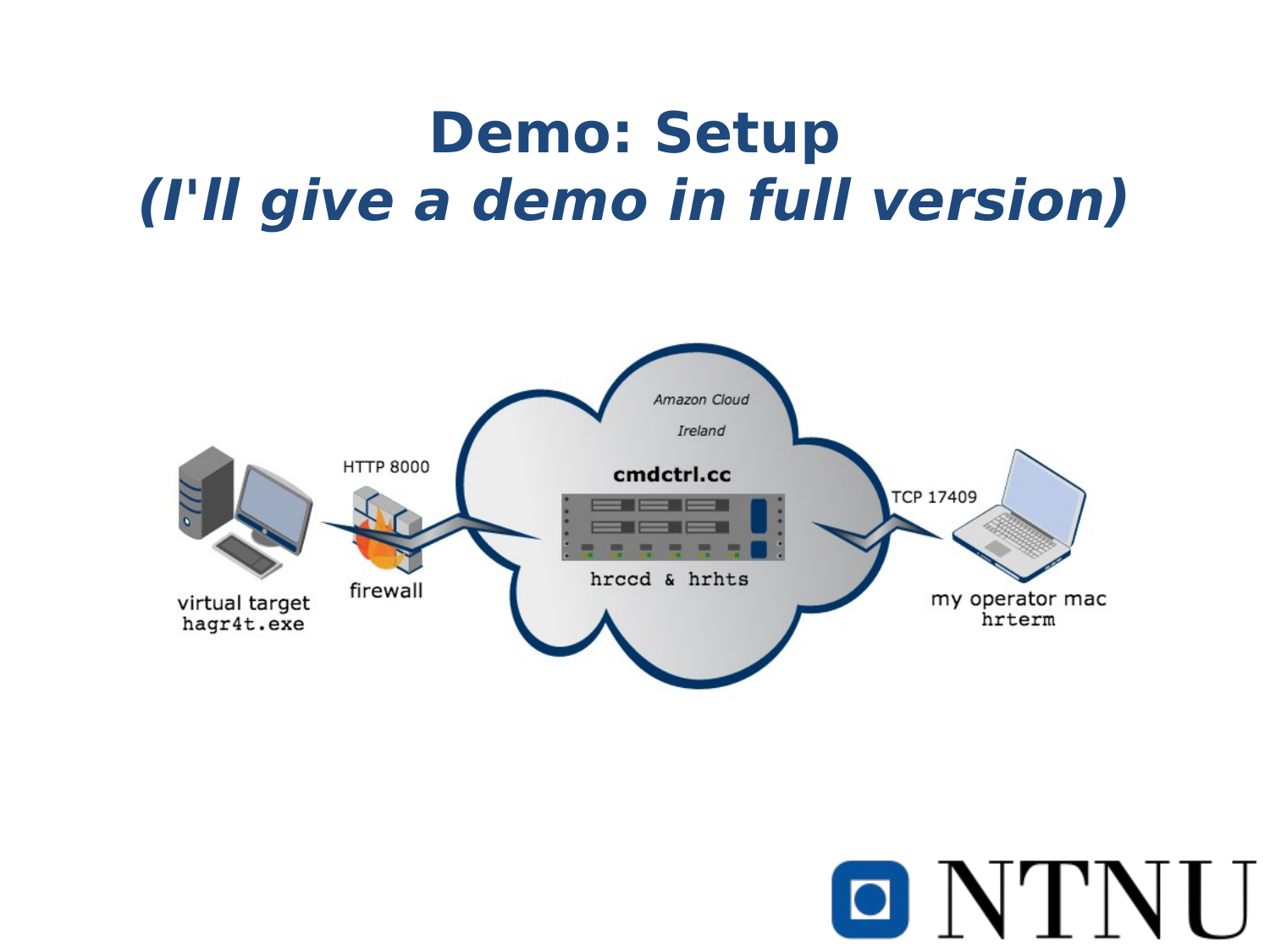### **HAGRAT is in Many Ways Superior to PLA RATs**

- Military-class communications security: Early versions of Blinker & CBEAM encryption developed for this project.
- The hagr4t.exe binary size is only 12kB ! Note that stuxnet and flame were in megabyte range.
- Excellent firewall penetration even through authenticating web proxies. Fakes a browser connection rather than proprietary port & protocol.
- Robust Linux Command and Control (r00tbsd took over PLA's Poison Ivy CC in his hackback).
- Not as easily detectable due to discrimination in usage.

## O N'I'N LI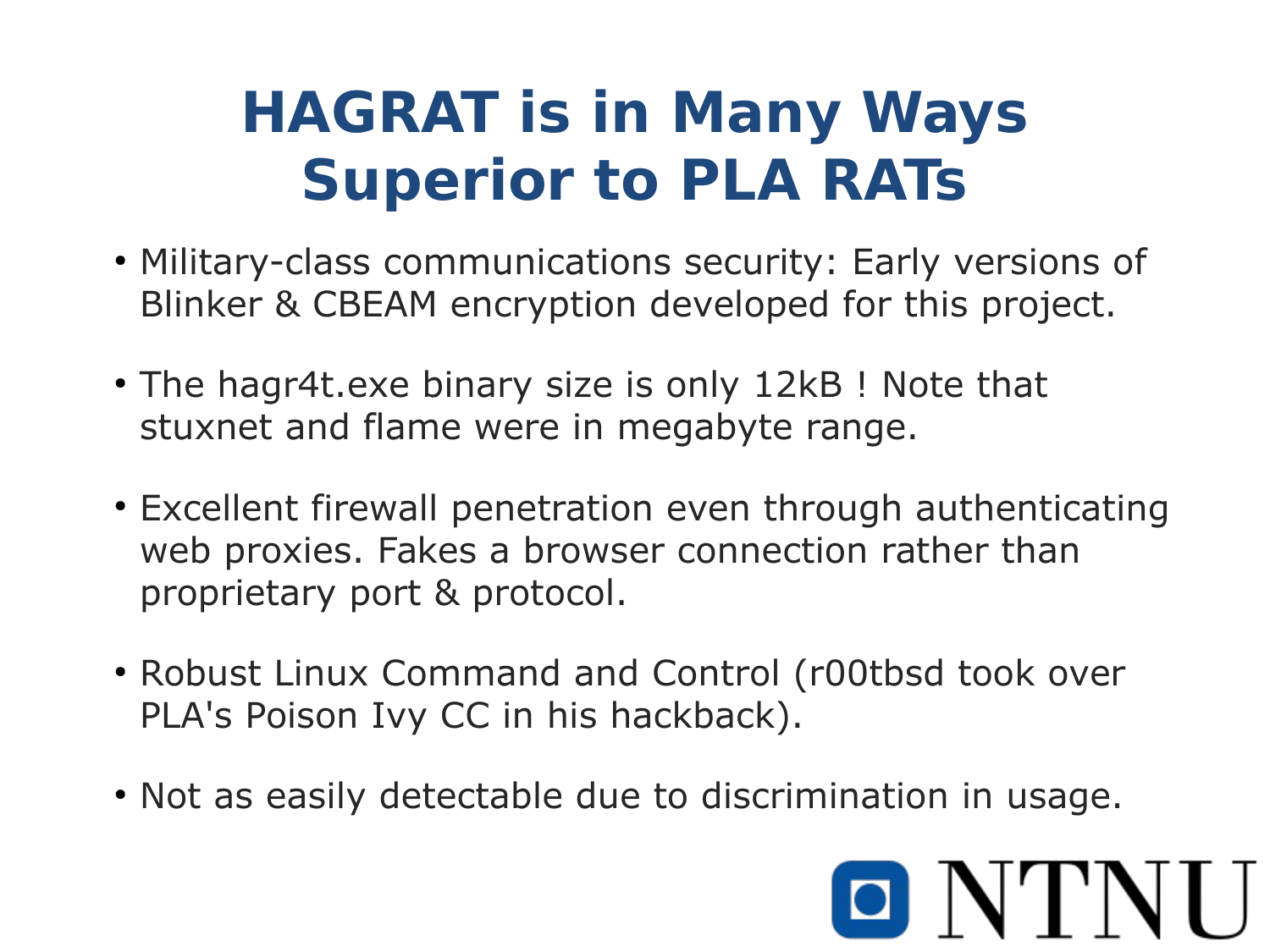### **Conclusions and Further Work: Cybermunitions on a Budget**

- Our RAT has only about 3500 lines of code. Three months and a US  $$30,000$  budget was required ( $\approx$  1 JDAM).
- Safe: Can be used in red team exercises (or simulated cyber warfare campaigns) against live targets.
- Droppers available from metaspoit etc. (However APT12 intelligence gathering efforts w.r.t. St. Petersburg G20 meeting did not even use a zero-day.)
- Easy, cheap and fast ? However I have 20 years of coding and 15 years of PENTEST / Ethical Hacking experience + a PhD in Cryptanalysis.
- Operators need only moderate technical skills (e.g. CISSP), more tenacity and social engineering required.

## O NTNI